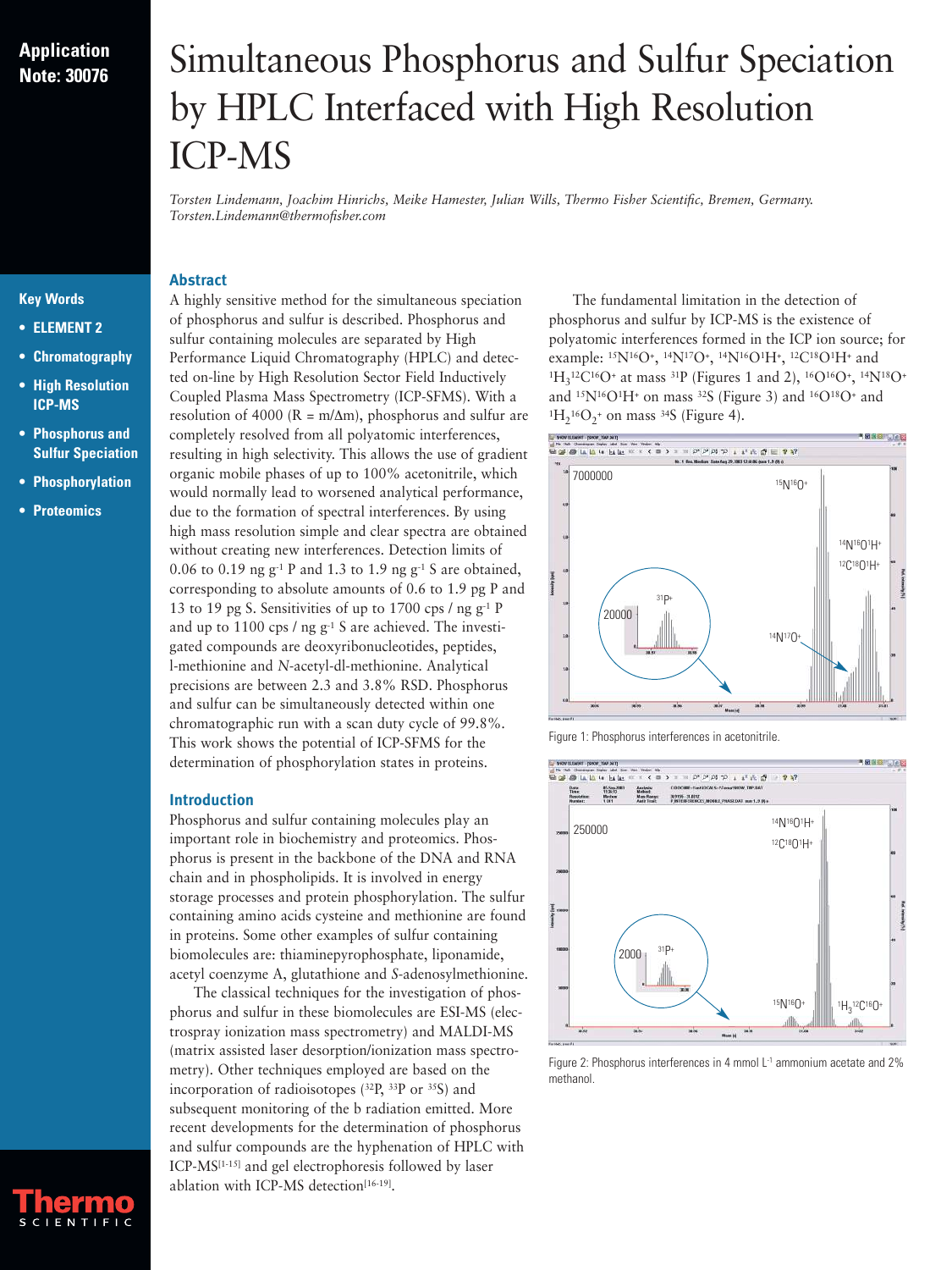|                       | P SPECIATION OF DEOXYRIBONUCLEOTIDES                                    | <b>S SPECIATION OF SULFUR COMPOUNDS</b>                             | <b>P &amp; S SPECIATION OF PHOSPHORYLATED PEPTIDES</b>                                                        |
|-----------------------|-------------------------------------------------------------------------|---------------------------------------------------------------------|---------------------------------------------------------------------------------------------------------------|
| Stationary phase      | Discovery RP Amide C16                                                  | Discovery RP Amide C16                                              | Discovery RP Amide C16                                                                                        |
| Mobile phase          | 4 mmol L <sup>-1</sup> ammonium acetate.<br>pH 6.4, 2% methanol $(v/v)$ | 0.1% trifluoroacetic acid. 10%<br>acetonitrile, 89.9% water (v/v/v) | $A = 0.1\%$ trifluoroacetic acid in water $(v/v)$<br>$B = 0.1\%$ trifluoroacetic acid in acetonitrile $(v/v)$ |
| Isocratic / Gradient  | <i>Isocratic</i>                                                        | <i>socratic</i>                                                     | Gradient: 10% B to 100% B (3-15 min)                                                                          |
| Sample loop           | $10 \mu L$                                                              | $10 \mu L$                                                          | $10 \mu L$                                                                                                    |
| Flow rate             | $200 \mu L/min$                                                         | $200 \mu L/min$                                                     | $200 \mu$ L/min                                                                                               |
| Nebulizer             | PFA µ-Flow-LC                                                           | PFA µ-Flow-LC                                                       | PFA µ-Flow-LC                                                                                                 |
| Sample gas            | $1.09$ L/min Ar                                                         | 0.69 L/min Ar                                                       | 0.69 L/min Ar                                                                                                 |
| <b>Additional Gas</b> | $- - -$                                                                 | 0.04 L/min $02$                                                     | 0.04 L/min $02$                                                                                               |
| Spray chamber         | Quartz, double pass,<br>room temperature                                | Quartz, double pass,<br>peltier-cooled to -2 °C                     | Quartz, double pass,<br>peltier-cooled to -5 °C                                                               |
| Injector              | Quartz, 1.75 mm ID                                                      | Quartz, 1mm ID                                                      | Quartz, 1 mm ID                                                                                               |
| Cones                 | Ni sampler and Ni-X skimmer                                             | Pt sampler and Pt-X skimmer                                         | Pt sampler and Pt-X skimmer                                                                                   |
| RF power              | 1450 W                                                                  | 1450 W                                                              | 1450 W                                                                                                        |
| Isotopes monitored    | 31P                                                                     | 32 <sub>S</sub>                                                     | $31P$ and $32S$                                                                                               |
| Resolution            | Medium (4000)                                                           | Medium (4000)                                                       | Medium (4000)                                                                                                 |

Table 1: Instrument settings for the analysis of deoxyribonucleotides, sulfur compounds and phosphorylated peptides.

One approach used to reduce these interferences is the application of collision/reaction cell ICP-MS. Helium has been reported as collision gas for reducing interferences on <sup>31</sup>P<sup>[6]</sup>. But due to the stability of the  $O_2$ <sup>+</sup> interference, helium is not an effective collision gas for the determination of 32S or 34S. While xenon is useful for reducing interferences at sulfur, it has the disadvantage of reducing sensitivities for other elements. Therefore, either a single, non-ideal collision gas has to be used for all elements or ideal collision gases have to be changed repeatedly in a single chromatographic run, leading to long delays.

A simpler approach is the application of High Resolution Sector Field ICP-MS (ICP-SFMS). This technique avoids the use of any collision gas. The principle of ICP-SFMS is to physically resolve the analyte ions from interferences by their small difference in mass. A resolution of 4000 is sufficient to completely resolve phosphorus and sulfur from all interferences even in 100% organic solvents. Other advantages of ICP-SFMS are the outstanding sensitivity and a very high signal-tonoise ratio, which result in extremely low detection limits.

ICP-SFMS has been widely used for the speciation of metals, e.g. aluminum[20], calcium[21-23], chromium[23-26], manganese<sup>[23]</sup>, vanadium<sup>[25,27]</sup>, iron<sup>[19,23,25,27-30]</sup>, nicke<sup>[[25,26,31]</sup>, copper[19,23,25,26,29,32-35], zinc[19,23,25,26,29,33,34-36], arsenic[37-41], selenium<sup>[23,38,42-45]</sup>, rhodium<sup>[46]</sup>, palladium<sup>[46]</sup>, cadmium<sup>[25,26,33-35,47]</sup>, tin<sup>[23,48]</sup>, antimony<sup>[26]</sup>, tellurium<sup>[38]</sup>, neodymium[49], gadolinium[15], platinum[22,46,50], mercury[51], lead<sup>[23,26]</sup>, thorium<sup>[25]</sup> and uranium<sup>[25]</sup>. It has also been used for the speciation of silicon<sup>[52]</sup> and non-metals like iodine[5,26,53], phosphorus[1-5,12,13,16-19,52] and sulfur[2,8-11,14-16,18,19,22,27,33-35].

This application note shows the potential of HPLC interfaced to ICP-SFMS for the investigation of phosphorus and sulfur containing biomolecules and evaluates this technique through the analysis of deoxyribonucleotides, sulfur-containing molecules and peptides.

#### **Experimental**

The Thermo Scientific ELEMENT 2 High Resolution Sector Field ICP-MS was used with the Organic Matrix Kit (part number: 1067531; including an oxygen mass flow controller, platinum-tipped sampler and skimmer cones and a 1.0 mm quartz injector). A new design of Peltier cooled spray chamber with software based temperature control was used in order to reduce the solvent load in the plasma by decreasing the spray chamber temperature.

For acetonitrile containing solvents, oxygen was added in the spray chamber in order to maintain a stable plasma and to avoid carbon deposition on the cones. The highly increased oxides (e.g. NO, NOH, COH,  $O_2$ ,  $H_2O_2$ ) resulting are completely resolved from phosphorus and sulfur with a mass resolution of 4000.

The HPLC system consisted of the Thermo Scientific Surveyor™ LC Pump, containing a 4-channel in-line degasser and a six-port injection valve (Model 9125 from Rheodyne, Rohnert Park, CA) with a 100 µL PEEK™ sample loop. Separation was achieved using a Discovery™ RP Amide C16 column (150 x 2.1 mm, 5 µm, from Supelco®, Bellefonte, PA).

The HPLC and ICP-MS were connected with a PEEK capillary (0.25 mm ID), a PFA µ-flow nebulizer and a trigger cable (all contained in the HPLC Connection Kit, part number: 1159340). Data acquisition by the Element Software can be triggered by either contact closure or a 5 volts TTL signal from the HPLC system. In this work contact closure of the injection valve was used. Chromatograms can be automatically exported on-line in ASCII, ANDI (AIA netCDF), GRAMS™, Xcalibur™ and Spectacle compatible file formats. In this work, data evaluation was performed in GRAMS/AI v.7 software using peak heights. The instrument settings for different separation tasks are summarized in Table 1. Sample gas and torch position were optimized by tuning on the <sup>74</sup>Ge signal of the mobile phase containing 50 ng g-1 germanium.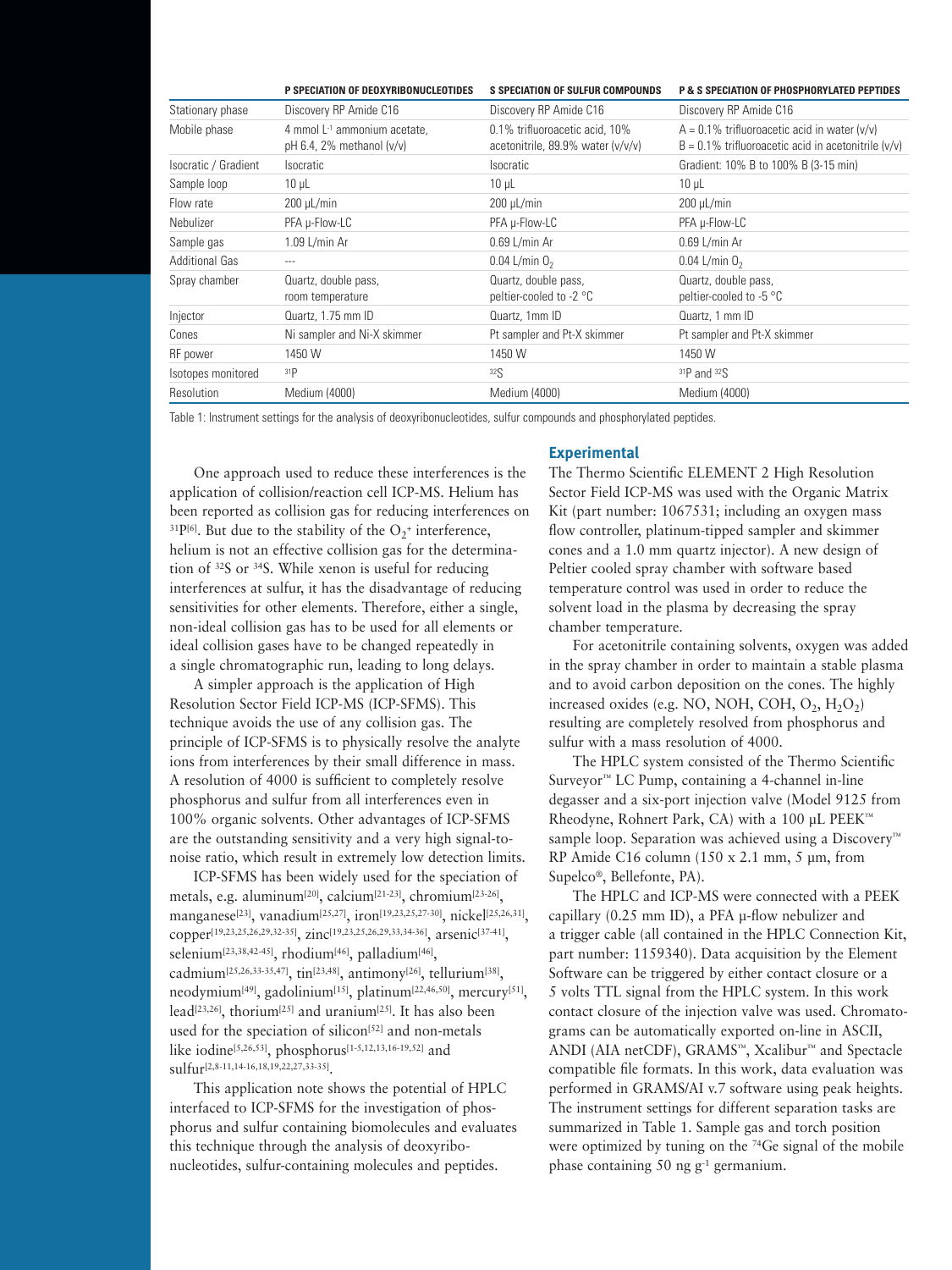#### **Results and Discussion**

With a mass resolution of 4000, all polyatomic interferences on phosphorus and sulfur are eliminated. This is demonstrated for phosphorus in Figures 1 and 2, which show that the 31P peak at m/z 30.974 is completely resolved from interferences originating from different mobile phases. In acetonitrile, the most abundant interferences are 15N16O+, 14N17O+, 14N16O1H+ and 12C18O1H+ (Figure 1).

Even in this solvent, consisting largely of just carbon and nitrogen, phosphorus can be resolved from the carbon and nitrogen based interferences. In a 2% methanol solution containing 4 mmol  $L<sup>1</sup>$  ammonium acetate, an additional interference from  ${}^{1}H_{3}{}^{12}C^{16}O^{+}$  can be detected (Figure 2).

Figure 3 shows that <sup>32</sup>S is resolved from all interferences with a resolution of 4000. The most abundant interferences on 32S in acetonitrile are 16O16O+, 14N18O+ and <sup>15</sup>N<sup>16</sup>O<sup>1</sup>H<sup>+</sup>. Also <sup>34</sup>S is resolved from all interferences, mainly <sup>16</sup>O<sup>18</sup>O<sup>+</sup> and <sup>1</sup>H<sub>2</sub><sup>16</sup>O<sub>2</sub><sup>+</sup> (Figure 4). This enables the analysis of isotopically enriched sulfur compounds, which is necessary for sulfur tracer studies.



Figure 3: 32S interferences in acetonitrile.



Figure 4: 34S interferences in acetonitrile.

By using Medium Resolution (m/ $\Delta$ m = 4000), <sup>31</sup>P, <sup>32</sup>S and 34S are completely resolved from all carbon and nitrogen based polyatomic interferences, resulting in extraordinary specificity. Simple and clear spectra are obtained without creating new interferences and without changing any ICP-MS conditions.

# **Phosphorus Speciation in a Mixture of Deoxyribonucleotides**

In order to show the potential of HPLC interfaced to Sector Field ICP-MS for phosphorus speciation, a mixture of four deoxyribonucleotides (dAMP, dTMP, dGMP and dCMP) has been analyzed with this technique, using the parameters listed in Table 1. A chromatogram obtained after the injection of a mixture containing 50 ng  $g^{-1}$  P of each deoxyribonucleotide is shown in Figure 5.



Figure 5: Online P chromatogram of a mixture containing 50 ng g<sup>-1</sup> P of each deoxyribonucleotide.

The figures of merit, obtained by evaluation of peak heights, are shown in Table 2.

|      | <b>RETENTION</b>                        | CALIBRATED<br>TIME [min] RANGE [ng q <sup>-1</sup> P] height* time** | RSD [%]     |     | <b>SENSITIVITY</b><br>$[cps/ng g^{-1} P]$ $[ng g^{-1} P]$ $[pg P]$ |      | LOD |
|------|-----------------------------------------|----------------------------------------------------------------------|-------------|-----|--------------------------------------------------------------------|------|-----|
| dCMP | 24                                      | $1 - 200$                                                            | 26          | 0 G | 1681                                                               | n 11 | 11  |
| dTMP | 37                                      | 1 - 200                                                              | 38          | 0 4 | 1276                                                               | 0.07 | 07  |
| dGMP | 46                                      | $1 - 200$                                                            | 34          | 0 8 | 1013                                                               | 019  | 19  |
| dAMP | - 7 7                                   | $1 - 200$                                                            | 29          | በ 7 | 581                                                                | 0.06 | 0.6 |
|      | $n = 5(10 \text{ ng g}^{-1} \text{ P})$ |                                                                      | $** n = 19$ |     |                                                                    |      |     |

Table 2: Figures of merit for the determination of deoxyribonucleotides.

Limits of detection were calculated by dividing three times the standard deviation from 8 measurements of a low concentration standard by the slope of the calibration curve. The limits of detection obtained range between 0.6 to 1.9 pg P (0.06 to 0.19 ng g-1) and are limited by effects from the chromatographic system, e.g. P contamination of the mobile phase and column washout effects after the injection of high concentration samples etc. With HPLC interfaced to a collision cell ICP-MS, detection limits of 30 to 60 pg P  $(3 - 6$  ng g<sup>-1</sup>) have been reported for the speciation of the same deoxyribonu-cleotides by Proefrock et al.<sup>[6]</sup>. For the speciation of phospholipids by HPLC interfaced to collision cell ICP-MS, detection limits of 210 to 1200 pg P have been reported by Kovacevic et al.[7]. The low limits of detection achievable with High Resolution Sector Field ICP-MS are due to the high sensitivity (600 to 1700 cps/ng  $g^{-1}$  P), high ion transmission and the specificity, caused by the unambiguous mass resolution of the analyte from polyatomic interferences. The different sensitivities obtained for different species are due to the different peak heights in the chromatogram.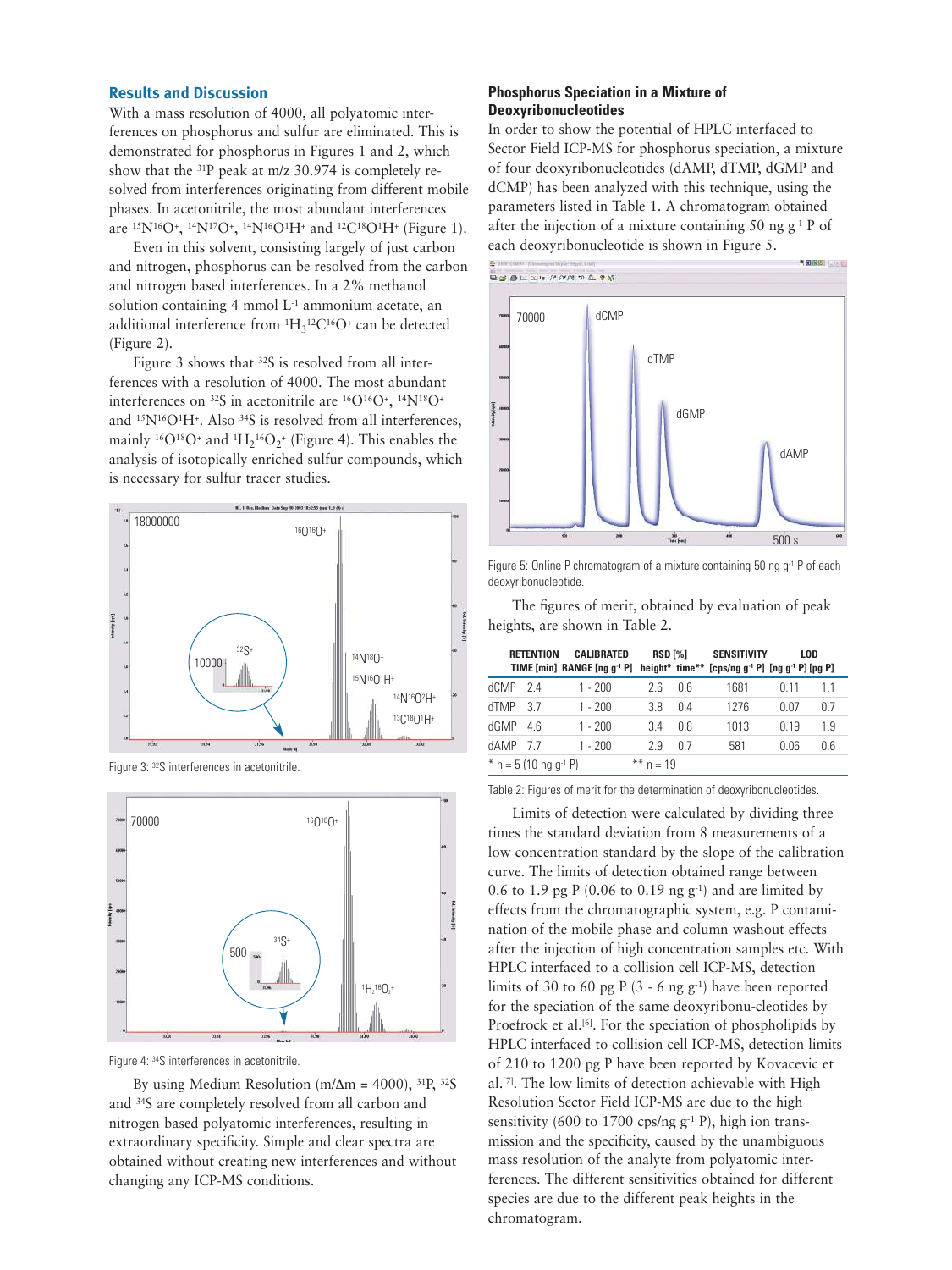A wide linear dynamic range (1 to 200 ng  $g^{-1}$  P) and good stability and precision (2 to 4% RSD) are also achieved. As an example, the calibration curve for dAMP is shown in Figure 6.





#### **Sulfur Speciation**

l-Methionine and N-acetyl-dl-methionine were chosen as sulfur containing model compounds in order to evaluate the performance of HPLC interfaced to Sector Field ICP-MS for sulfur speciation. The chromatogram obtained after injection of a mixture containing  $250$  ng g<sup>-1</sup> S of each species is shown in Figure 7. Figures of merit are listed in Table 3. Limits of detection range between 1.3 to 1.9 ng  $g^{-1}$  S, equivalent to 13 to 19 pg S and are limited by the sulfur content of the mobile phase. The sensitivity is approximately 1000 cps / ng  $g^{-1}$  S.



Figure 7: Online S chromatogram of L-Methionine and N-Acetyl-DL-methionine (each 250 ng g<sup>-1</sup> S).

|                                                                                       | <b>RETENTION</b> | CALIBRATED<br><b>TIME</b> [min] <b>RANGE</b> [ng $q^{-1}S$ ] |        |  | RSD [%]* SENSITIVITY<br>height time $[cps/nq q^{-1} S]$ | [ng $g^{-1}$ S] [pg S] | LOD |
|---------------------------------------------------------------------------------------|------------------|--------------------------------------------------------------|--------|--|---------------------------------------------------------|------------------------|-----|
|                                                                                       | LM. 2.4          | $10 - 2000$                                                  | 23 O.G |  | 1095                                                    | 1.3                    | -13 |
|                                                                                       | $N-A.$ 4.3       | $10 - 2000$                                                  | 23 03  |  | 917                                                     | 19                     | 19  |
| L-M. = L-Methionine; N-A. = N-Acetyl-DL-methionine; $m = 8 (250 \text{ nq q}^{-1} S)$ |                  |                                                              |        |  |                                                         |                        |     |

Table 3: Figures of merit for sulfur speciation.

# **Simultaneous Phosphorus and Sulfur Speciation of Phosphorylated Peptides**

Unlike any other technique, both phosphorus and sulfur can be detected simultaneously in organic mobile phases by High Resolution Sector Field ICP-MS using identical instrument conditions. With a resolution of 4000, P and S analyte ions are resolved from all polyatomic interferences originating from the mobile phase. Therefore this technique, when interfaced to HPLC, is ideally suited for the simultaneous speciation of phosphorus and sulfur, e.g. for the investigation of phosphorylated peptides. In order to demonstrate this, a tryptic digest of casein was separated by HPLC with on-line phosphorus and sulfur detection by Sector Field ICP-MS. The chromatogram obtained is shown in Figure 8.



Figure 8: Online P and S chromatogram of a tryptic digest of casein, containing phosphorylated peptides.

The peaks of the 31P trace correspond to phosphorylated peptides and the peaks of the 32S trace correspond to peptides with sulfur containing amino acids. The chromatogram shows that, even with gradients from 10 to 100% acetonitrile (which are frequently used in proteo-mics), no drift of the baseline is observed as has been seen with other ICP techniques due to changing levels of interferences. The duty cycle (time spent actually acquiring data divided by the total analysis time) of the method used was 99.8%. Advantages of High Resolution ICP-MS for this application are:

- All polyatomic interferences are completely physically resolved from P and S with a single set of ICP-MS parameters
- Phosphorus and sulfur can be detected simultaneously without any collision gas
- Chromatographic gradients can be used and the variable organic content of the mobile phase does not lead to an increased baseline
- High sensitivity (up to 1700 cps / ng g-1 P and 1100 cps / ng g<sup>-1</sup> S)
- The 31P signal intensity is independent of the chemical form of phosphorus and proportional to the molar amount of phosphorus in the HPLC eluate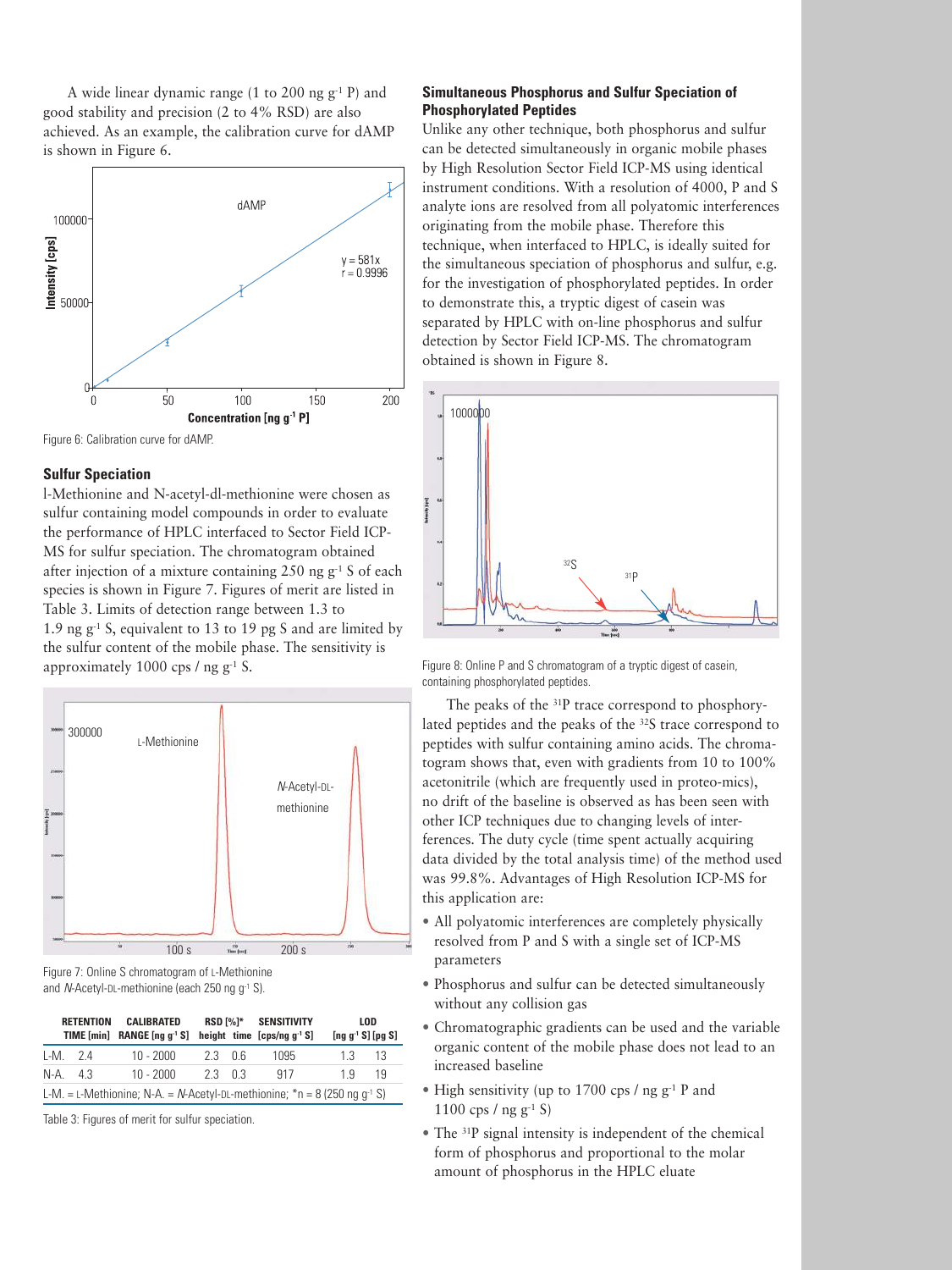# **Conclusions**

- With on-line HPLC/ICP-SFMS, the simultaneous speciation of phosphorus and sulfur has been demonstrated. The determination of phosphorus and sulfur (as a measure of the protein or peptide content) enables the determination of phosphorylation states.
- By using Sector Field ICP-MS, phosphorus and sulfur are completely resolved from all interferences, resulting in high specificity.
- Simple and clear spectra are obtained without creating new interferences.
- Very low limits of detection for phosphorus and sulfur speciation are possible with this technique. These low detection limits are due to the high sensitivity and the low background that is not influenced by polyatomic interferences.
- Gradients can be used, because the chromatographic phosphorus and sulfur baselines are not affected by interferences from different solvents.
- Organic solvents like acetonitrile are frequently used as a mobile phase in proteomics for the separation of peptides. Therefore the complete removal of interferences caused by organic solvents is important for biochemical applications.
- Since the analytes are completely resolved from all interferences by the small difference in mass, Sector Field ICP-MS is matrix independent, making it an ideal tool for speciation analysis.

#### **References**

[1] Wind, M., Edler, M., Jakubowski, N., Linscheid, M., Wesch, H., Lehmann, W.D., 2001. Analysis of protein phosphorylation by capillary liquid chromatography coupled to element mass spectrometry with 31P detection and to electrospray mass spectrometry. Anal. Chem., 73, 29-35.

[2] Wind, M., Wesch, H., Lehmann, W.D., 2001. Protein phosphorylation degree: determination by capillary liquid chromatography and inductively coupled plasma mass spectrometry. Anal. Chem., 73, 3006-3010.

[3] Wind, M., Gosenca, D., Kuebler, D., Lehmann, W.D., 2003. Stable isotope phospho-profiling of fibrinogen and fetuin subunits by element mass spectrometry coupled to capillary liquid chromatography. Anal. Biochem., 317, 26-33.

[4] Wind, M., Kelm, O., Nigg, E.A., Lehmann, W.D., 2002. Identification of phosphorylation sites in the polo-like kinase Plx1 and Plk1 by a novel strategy based on element and electrospray high resolution mass spectrometry. Proteomics, 2, 1516-1523.

[5] Wind, M., Eisenmenger, A., Lehmann, W.D., 2002. Modified direct injection high efficiency nebulizer with minimized dead volume for the analysis of biological samples by micro- and nano LC-ICP-MS. J. Anal. At. Spectrom., 17, 21-26.

[6] Proefrock, D., Leonhard, P., Prange, A., 2003. Determination of phosphorus in phosphorylated deoxyribonucleotides using capillary electrophoresis and high performance liquid chromatography hyphenated to inductively coupled plasma mass spectrometry with an octopole reaction cell. J. Anal. At. Spectrom., 18, 708-713.

[7] Kovacevic, M., Leber, R., Kohlwein, S.D., Goessler, W., 2004. Application of inductively coupled plasma mass spectrometry to phospholipid analysis. J. Anal. At. Spectrom., 19, 80-84.

[8] Wind, M., Wegener, A., Eisenmenger, R., Kellner, R., Lehmann, W.D., 2003. Sulfur as the key element for quantitative protein analysis by capillary liquid chromatography coupled to element mass spectrometry. Angew. Chem., 42, 3425-3427.

[9] de la Flor St. Remy, R.R., Montes-Bayon, M., Sanz-Medel, A., 2003. Determination of total homocysteine in human serum by capillary gas chromatography with sulfur-specific detection by double focusing ICP-MS. Anal. Bioanal. Chem., 377, 299-305.

[10] Rodriguez-Fernandez, J., Montes-Bayon, M., Pereiro, R., Sanz-Medel, A., 2001. Gas chromatography double focusing sector-field ICP-MS as an innovative tool for bad breath research. J. Anal. At. Spectrom., 16, 1051-1056.

[11] Montes-Bayon, M., Meija, J., LeDuc, D.L., Terry, N., Caruso, J.A., Sanz-Medel, A., 2004. HPLC-ICP-MS and ESI-Q-TOF analysis of biomolecules induced in Brassica juncea during arsenic accumulation. J. Anal. At. Spectrom., 19, 153-158.

[12] Helferich, A., Bettmer, J., 2004. Determination of phytic acid and its degradation products by ion-pair chromatography (IPC) coupled to inductively coupled plasma-sector field-mass spectrometry (ICP-SF-MS). J. Anal. At. Spectrom., 19, 1330-1334.

[13] Cartwright, A.J., Jones, P., Wolff, J.C., Evans, E.H., 2005. Detection of phosphorus tagged carboxylic acids using HPLC-SF-ICP-MS. J. Anal. At. Spectrom., 20, 75-80.

[14] Evans, E.H., Wolff, J.C., Eckers, C., 2001. Sulfur-specific detection of impurities in Cimetidine drug substance using liquid chromatography coupled to high resolution inductively coupled plasma mass spectrometry and electrospray mass spectrometry. Anal. Chem., 73, 4722-4728.

[15] Krueger, R., Braun, K., Pipkorn, R., Lehmann, W.D., 2004. Characterization of a gadolinium-tagged molecular contrast agent by element and molecular mass spectrometry. J. Anal. At. Spectrom., 19, 852-857.

[16] Becker, J.S., Zoriy, M., Becker, J.S., Pickhardt, C., Przybylski, M., 2004. Determination of phosphorus and metals in human brain proteins after isolation by gel electrophoresis by laser ablation inductively coupled plasma source mass spectrometry. J. Anal. At. Spectrom., 19, 149-152.

[17] Wind, M., Feldmann, I., Jakubowski, N., Lehmann, W.D., 2003. Spotting and quantification of phosphoproteins purified by gel electrophoresis and laser ablation-element mass spectrometry with phosphorus-31 detection. Electrophoresis, 24, 1276-1280.

[18] Becker, J.S., Boulyga, S.F., Becker, J.S., Pickhardt, C., Damoc, E., Przybylski, M., 2003. Structural identification and quantification of protein phosphorylations after gel electrophoretic separation using fourier transform ion cyclotron resonance mass spectrometry and laser ablation inductively coupled plasma mass spectrometry. Int. J. Mass Spectrom., 228, 985-997.

[19] Becker, J.S., Zoriy, M., Krause-Buchholz, U., Becker, J.S., Pickhardt, C., Przybylski, M., Pompe, W., Rödel, G., 2004. In-gel screening of phosphorus and copper, zinc and iron in proteins of yeast mitochondria by LA-ICP-MS and identification of phosphorylated protein structures by MALDI-FT-ICR-MS after separation with two-dimensional gel electrophoresis. J. Anal. At. Spectrom., 19, 1236-1243.

[20] Tsunoda, K., Umemura, T., Ohshima, K., Aizawa, S., Yoshimura, E., Satake, K., 2001. Determination and speciation of aluminum in environmental samples by cation exchange high-performance liquid chromatography with high resolution ICP-MS detection. Water, Air, Soil Poll., 130, 1589-1594.

[21] Dahlqvist, R., Benedetti, M.F., Andersson, K., Turner, D., Larsson, T., Stolpe, B., Ingri, J., 2004. Association of calcium with colloidal particles and speciation of calcium in the Kalix and Amazon rivers. Geochim. Cosmochim. Acta, 68, 4059-4075.

[22] Klueppel, D., Jakubowski, N., Messerschmidt, J., Stuewer, D., Klockow, D., 1998. Speciation of platin metabolites in plants by size-exclusion chromatography and inductively coupled plasma mass spectrometry. J. Anal. At. Spectrom., 13, 255-262.

[23] Montes Bayon, M., Soldado Cabezuelo, A.B., Blanco Gonzalez, E., Garcia Alonso, J.I., Sanz-Medel, A., 1999. Capabilities of fast protein liquid chromatography coupled to a double focusing inductively coupled plasma mass spectrometer for trace metal speciation in human serum. J. Anal. At. Spectrom., 14, 947-951.

[24] Vanhaecke, F., Saverwyns, S., De Wannemacker, G., Moens, L., Dams, R., 2000. Comparison of the application of higher mass resolution and cool plasma conditions to avoid spectral interferences in Cr(III)/Cr(VI) speciation by means of high-performance liquid chromatography - inductively coupled plasma mass spectrometry. Anal. Chim. Acta, 419, 55-64.